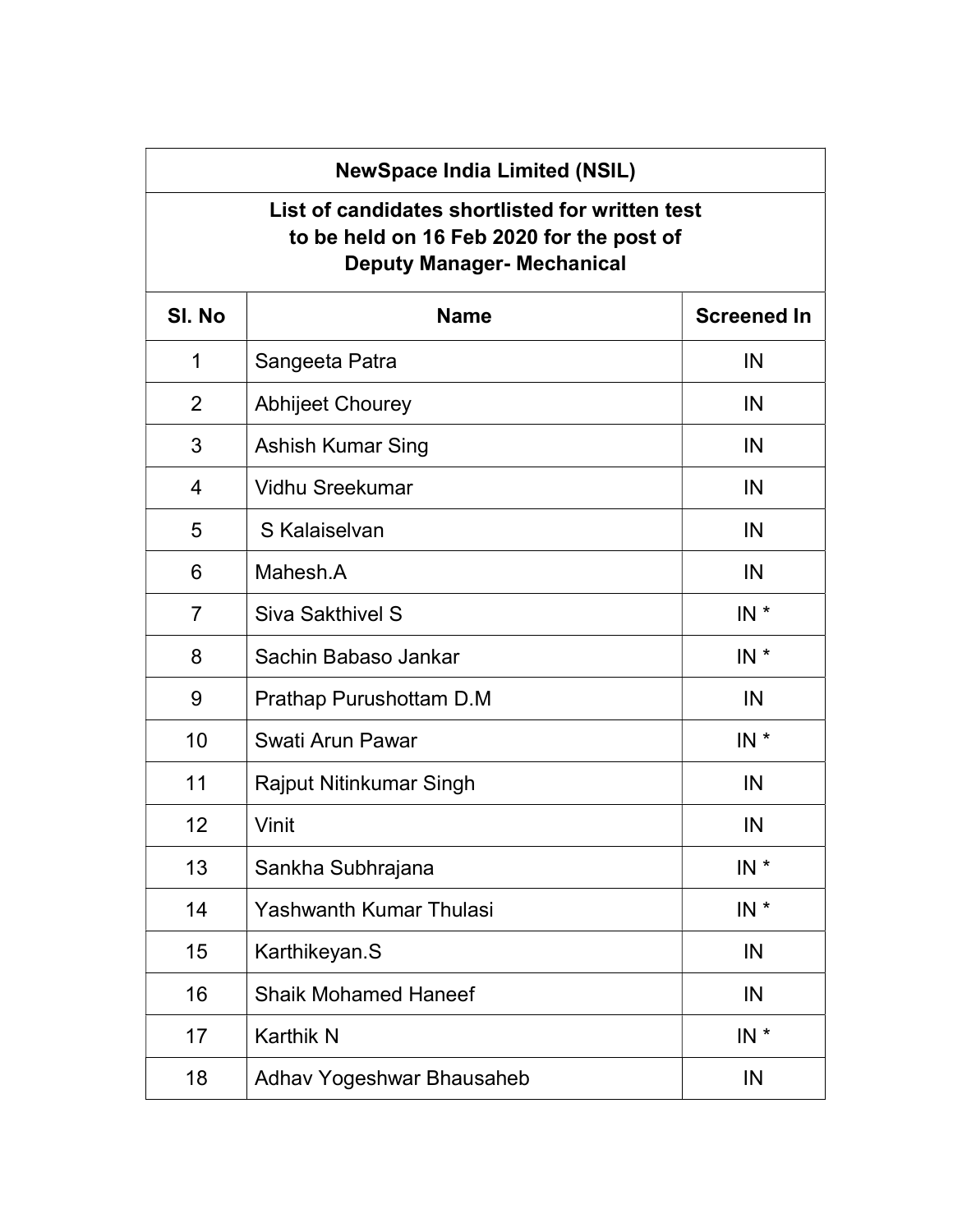| <b>NewSpace India Limited (NSIL)</b>                                                                                              |                                 |                    |
|-----------------------------------------------------------------------------------------------------------------------------------|---------------------------------|--------------------|
| List of candidates shortlisted for written test<br>to be held on 16 Feb 2020 for the post of<br><b>Deputy Manager- Mechanical</b> |                                 |                    |
| SI. No                                                                                                                            | <b>Name</b>                     | <b>Screened In</b> |
| 19                                                                                                                                | Kiran Sankanagoudar             | IN                 |
| 20                                                                                                                                | Preetham Raj B                  | IN                 |
| 21                                                                                                                                | Rejish J                        | IN                 |
| 22                                                                                                                                | LT CDR Kapilan Ayyakkannu       | IN                 |
| 23                                                                                                                                | S Farzana Begum                 | IN                 |
| 24                                                                                                                                | Geetesh Kumar Gupta             | IN                 |
| 25                                                                                                                                | Vyas Hardik Dineshbhai          | IN                 |
| 26                                                                                                                                | Vipin Venugopal I               | IN                 |
| 27                                                                                                                                | Parasuram Madar                 | IN                 |
| 28                                                                                                                                | Shubham Jaiswal                 | IN                 |
| 29                                                                                                                                | Sangram Keshari Puhan           | IN                 |
| 30                                                                                                                                | Sunil Balu Kumbhar              | IN                 |
| 31                                                                                                                                | <b>Sukhen Kumar Chakraborty</b> | IN                 |
| 32                                                                                                                                | <b>Man Mohan Tiwari</b>         | IN                 |
| 33                                                                                                                                | <b>Athul K</b>                  | IN                 |
| 34                                                                                                                                | Vijinath Viswanathan Nambiar    | $IN^*$             |
| 35                                                                                                                                | Morkar Dipti Yashwant           | $IN^*$             |
| 36                                                                                                                                | S Sivakumar                     | IN                 |
| 37                                                                                                                                | Meghasham Khandige              | IN                 |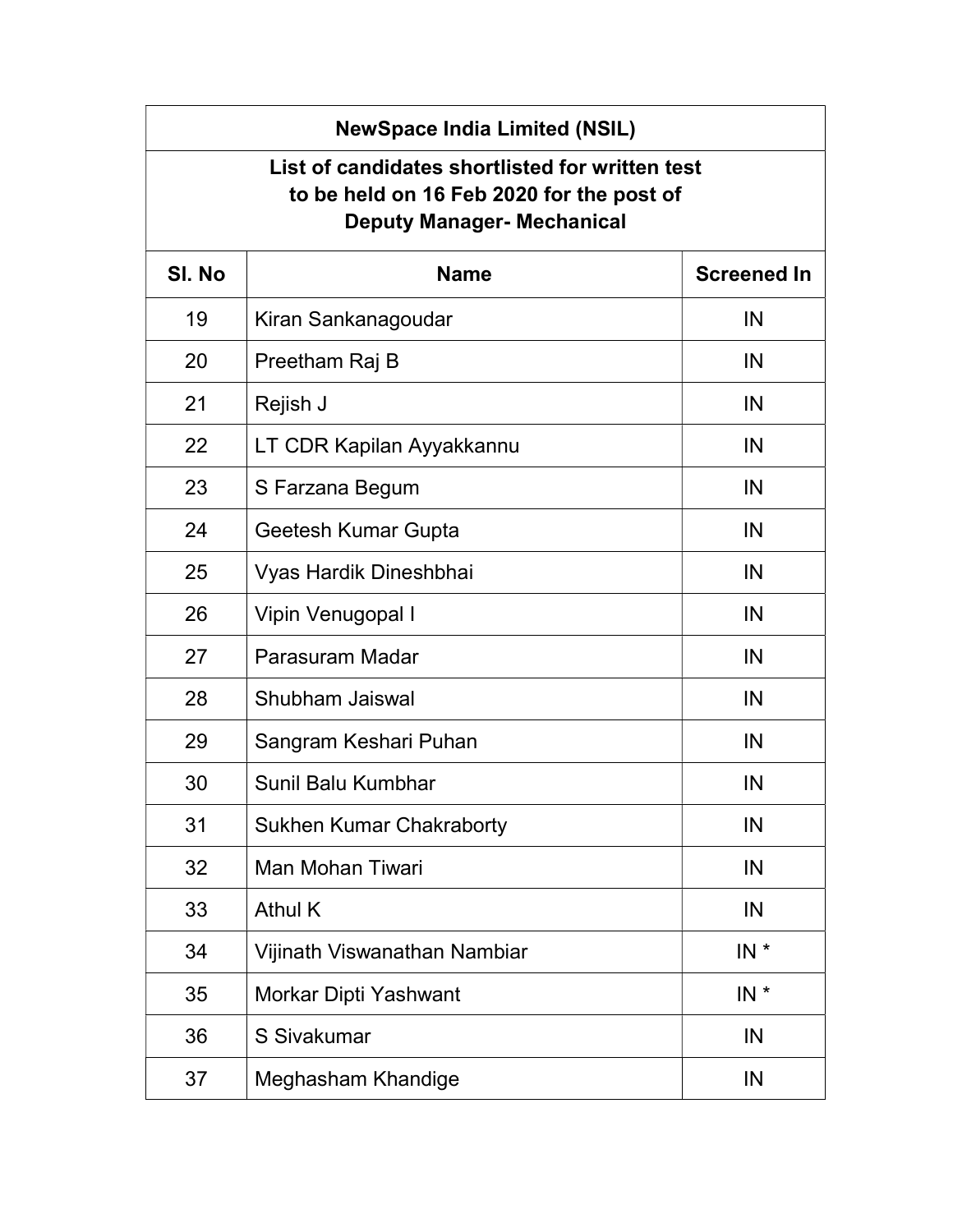| <b>NewSpace India Limited (NSIL)</b>                                                                                              |                                 |                    |
|-----------------------------------------------------------------------------------------------------------------------------------|---------------------------------|--------------------|
| List of candidates shortlisted for written test<br>to be held on 16 Feb 2020 for the post of<br><b>Deputy Manager- Mechanical</b> |                                 |                    |
| SI. No                                                                                                                            | <b>Name</b>                     | <b>Screened In</b> |
| 38                                                                                                                                | Tooika Purna Sai Kumar          | IN                 |
| 39                                                                                                                                | Lt Col Pavendnarayanan          | IN                 |
| 40                                                                                                                                | Mondem Ramanjaneyulu            | IN                 |
| 41                                                                                                                                | R Mahesh                        | $IN^*$             |
| 42                                                                                                                                | <b>Chetan BM</b>                | IN                 |
| 43                                                                                                                                | Ramesh S                        | IN                 |
| 44                                                                                                                                | Shailendra Kumar Vishwakarma    | IN                 |
| 45                                                                                                                                | Arnish Jacob                    | IN                 |
| 46                                                                                                                                | Arjit Srivastava                | IN                 |
| 47                                                                                                                                | S Ashish Kumar                  | $IN^*$             |
| 48                                                                                                                                | <b>Siddharth Gupta</b>          | IN                 |
| 49                                                                                                                                | Arvinda V                       | $IN^*$             |
| 50                                                                                                                                | <b>Rupavath Srinu</b>           | IN                 |
| 51                                                                                                                                | Dinesh Kumar                    | IN                 |
| 52                                                                                                                                | Anand N                         | $IN^*$             |
| 53                                                                                                                                | <b>Edwin Davis Thottan</b>      | $IN^*$             |
| 54                                                                                                                                | <b>Sumit Dattatray Roa Raut</b> | IN                 |
| 55                                                                                                                                | Sandeep Kumar                   | IN                 |
| 56                                                                                                                                | <b>Nitin Pant</b>               | IN                 |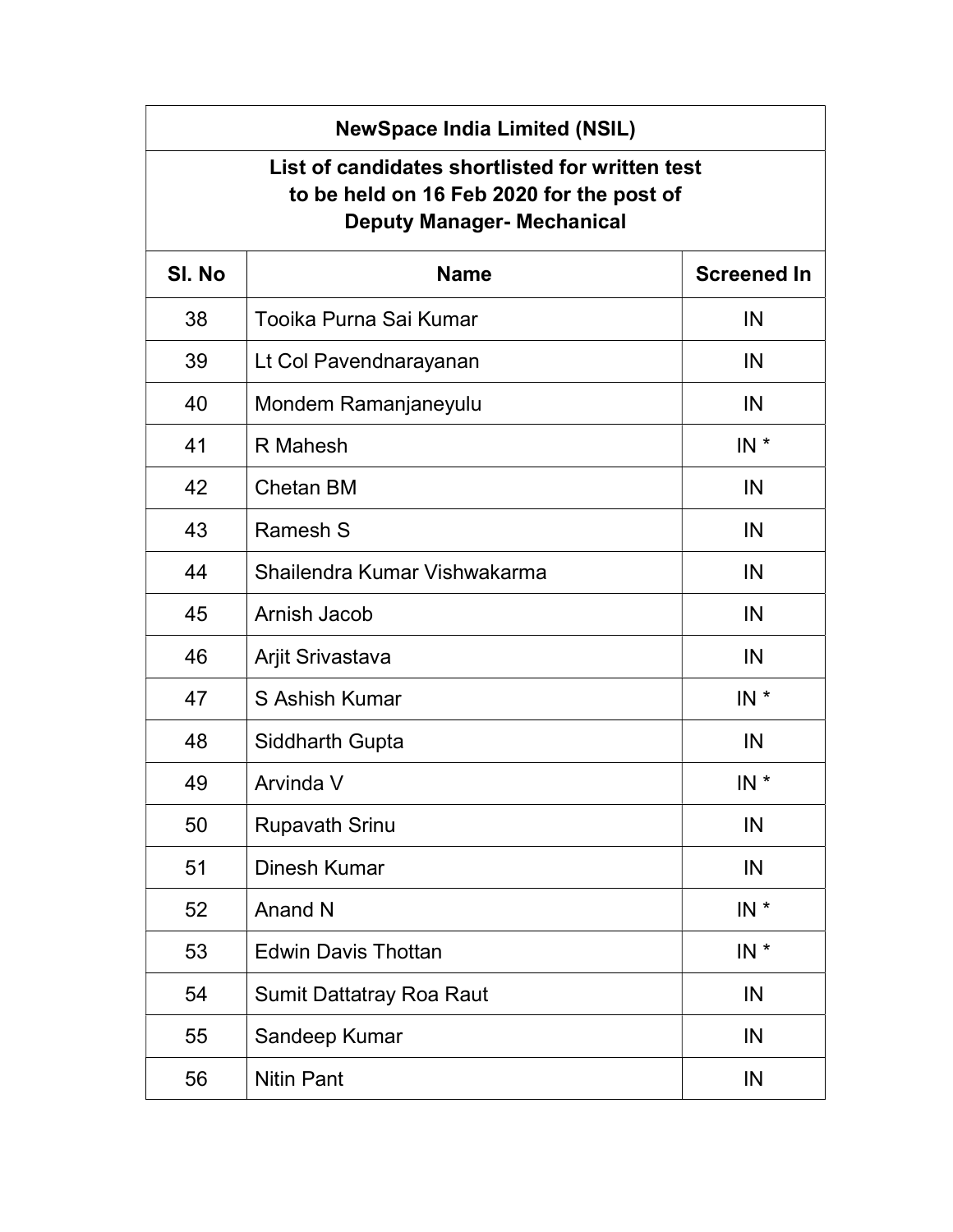| <b>NewSpace India Limited (NSIL)</b>                                                                                              |                                  |                    |
|-----------------------------------------------------------------------------------------------------------------------------------|----------------------------------|--------------------|
| List of candidates shortlisted for written test<br>to be held on 16 Feb 2020 for the post of<br><b>Deputy Manager- Mechanical</b> |                                  |                    |
| SI. No                                                                                                                            | <b>Name</b>                      | <b>Screened In</b> |
| 57                                                                                                                                | Dipin KK                         | IN                 |
| 58                                                                                                                                | Allen Jacob John                 | $IN^*$             |
| 59                                                                                                                                | Vijay S                          | IN                 |
| 60                                                                                                                                | Prashant Gunjan                  | IN                 |
| 61                                                                                                                                | Chinta Kiran Venkata Kumar       | $IN^*$             |
| 62                                                                                                                                | Golla Vannuru                    | IN                 |
| 63                                                                                                                                | Vara Prasad Reddy M G            | IN                 |
| 64                                                                                                                                | Rahul Joshi                      | IN                 |
| 65                                                                                                                                | Chikkaraju K S                   | IN                 |
| 66                                                                                                                                | Abin P Sam                       | IN                 |
| 67                                                                                                                                | Pampana Harish                   | $IN^*$             |
| 68                                                                                                                                | Akancha Pandey                   | IN                 |
| 69                                                                                                                                | <b>Sumit Nalia</b>               | $IN^*$             |
| 70                                                                                                                                | <b>Mohammed Muzammil Nalband</b> | IN                 |
| 71                                                                                                                                | Akshaya Sharma                   | $IN^*$             |
| 72                                                                                                                                | Radha Krishna Katamaneni         | IN                 |
| 73                                                                                                                                | Shreeraj R                       | $IN^*$             |
| 74                                                                                                                                | <b>Premjeet Kumar Singh</b>      | IN                 |
| 75                                                                                                                                | Hari Krishna Raj                 | IN                 |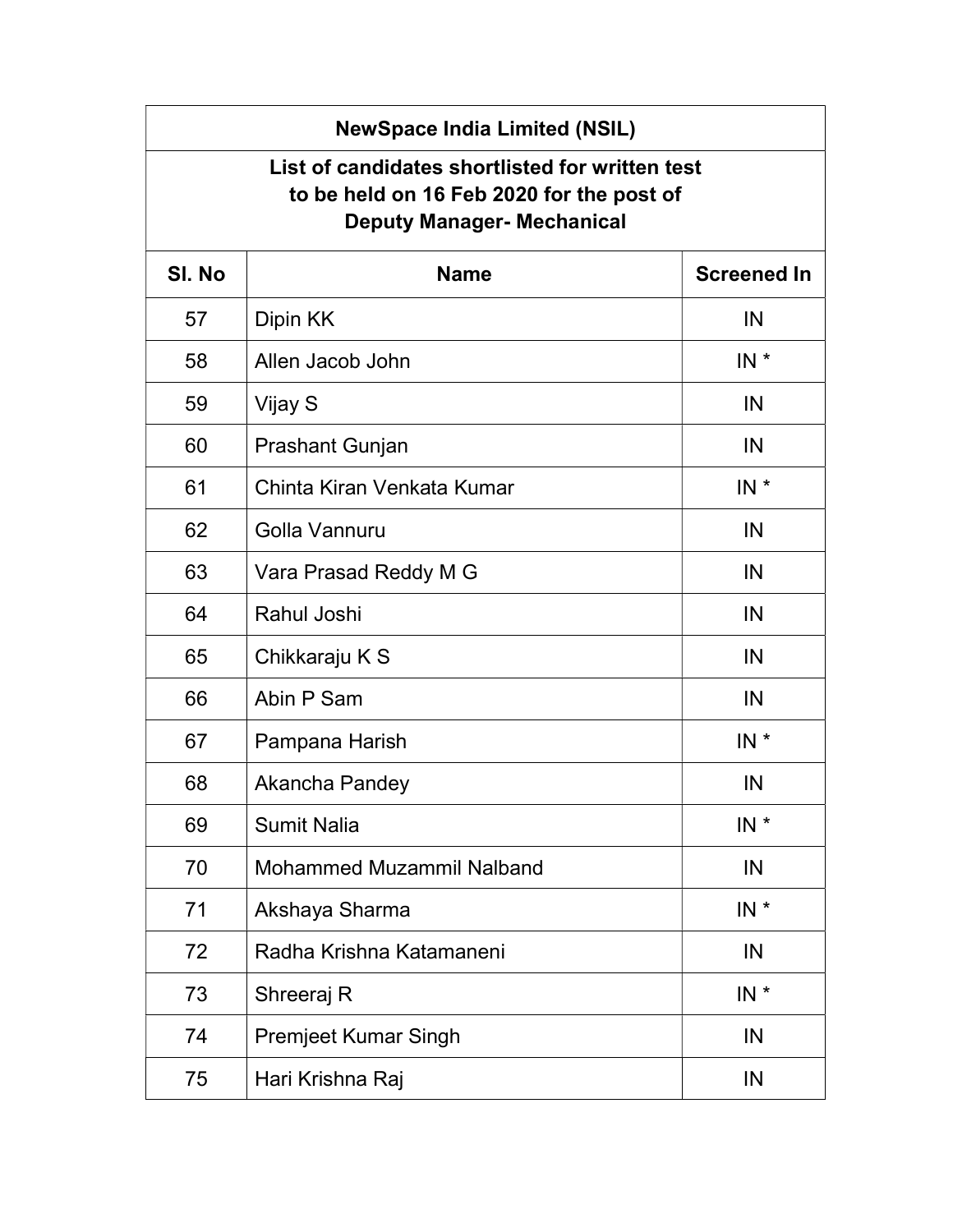| <b>NewSpace India Limited (NSIL)</b>                                                                                              |                            |                    |
|-----------------------------------------------------------------------------------------------------------------------------------|----------------------------|--------------------|
| List of candidates shortlisted for written test<br>to be held on 16 Feb 2020 for the post of<br><b>Deputy Manager- Mechanical</b> |                            |                    |
| SI. No                                                                                                                            | <b>Name</b>                | <b>Screened In</b> |
| 76                                                                                                                                | Kiran Kumar Buduputi       | $IN^*$             |
| 77                                                                                                                                | R Manuvidhya               | $IN^*$             |
| 78                                                                                                                                | Laxminarayana Sidram Kanna | IN                 |
| 79                                                                                                                                | Kiran Kumar C              | IN                 |
| 80                                                                                                                                | <b>Bhartendu Kumar</b>     | IN                 |
| 81                                                                                                                                | G Suvegan                  | IN                 |
| 82                                                                                                                                | Goroju Venu                | IN                 |
| 83                                                                                                                                | Sundara Pandiyaraja        | IN                 |
| 84                                                                                                                                | Vigneswaran B              | $IN^*$             |
| 85                                                                                                                                | Suman R                    | IN                 |
| 86                                                                                                                                | <b>Manish Kumar</b>        | IN                 |
| 87                                                                                                                                | Saksham Saxna              | IN                 |
| 88                                                                                                                                | Ravi Kumar Gupta           | IN                 |
| 89                                                                                                                                | Ajendra Singh              | IN                 |
| 90                                                                                                                                | Gollapudi Nagphanindra     | IN                 |
| 91                                                                                                                                | <b>Gowtham Kolluru</b>     | IN                 |
| 92                                                                                                                                | Dinakar N                  | $IN^*$             |
| 93                                                                                                                                | <b>Abhinav Khare</b>       | IN                 |
| 94                                                                                                                                | <b>MD Danish Akhtar</b>    | $IN *$             |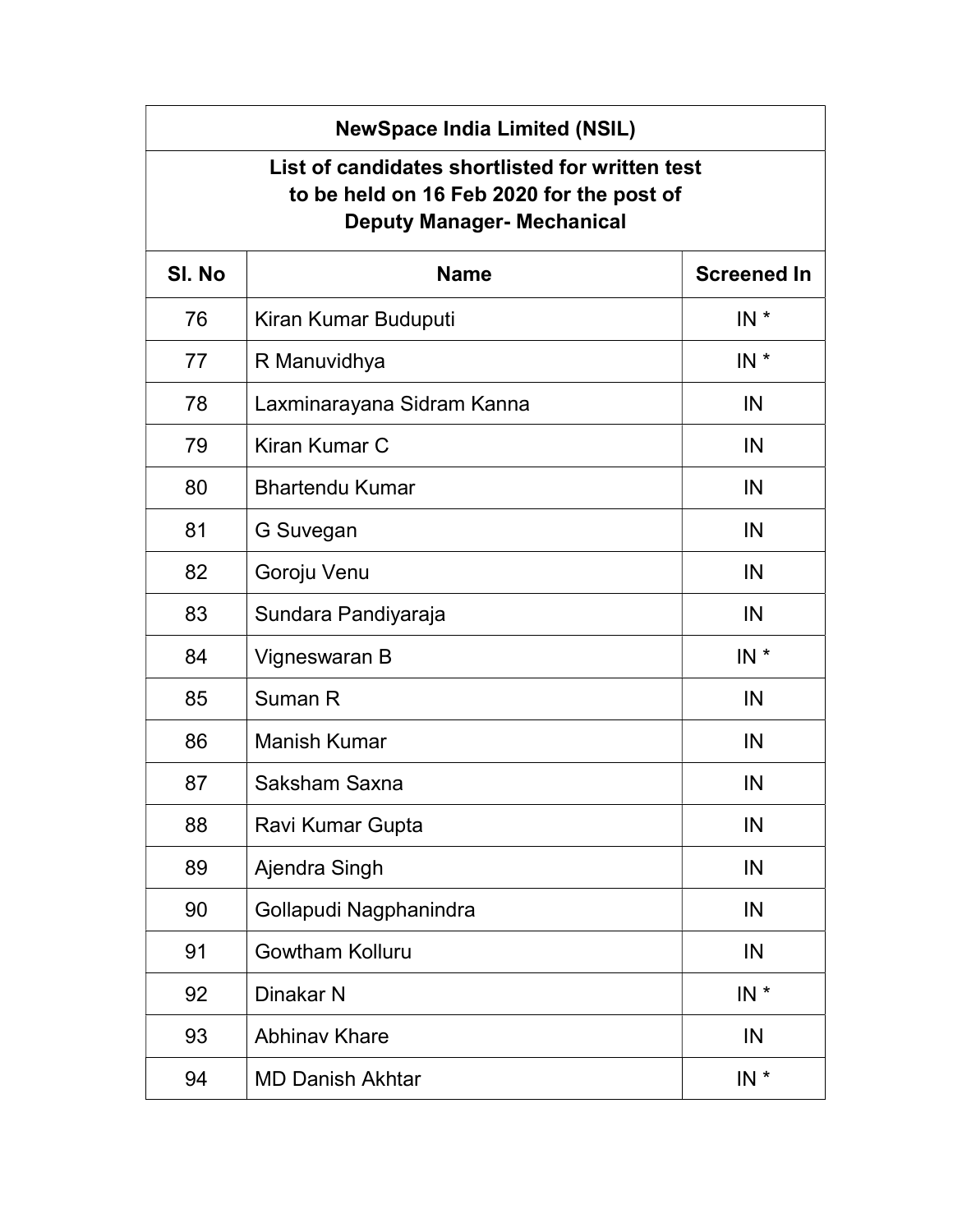| <b>NewSpace India Limited (NSIL)</b>                                                                                              |                                      |                    |
|-----------------------------------------------------------------------------------------------------------------------------------|--------------------------------------|--------------------|
| List of candidates shortlisted for written test<br>to be held on 16 Feb 2020 for the post of<br><b>Deputy Manager- Mechanical</b> |                                      |                    |
| SI. No                                                                                                                            | <b>Name</b>                          | <b>Screened In</b> |
| 95                                                                                                                                | <b>Bharath KL</b>                    | $IN^*$             |
| 96                                                                                                                                | <b>Vivek Sah</b>                     | IN                 |
| 97                                                                                                                                | K LV K Prasad                        | IN                 |
| 98                                                                                                                                | V Vineeth Kumar N                    | $IN^*$             |
| 99                                                                                                                                | Apurva Ashish                        | $IN^*$             |
| 100                                                                                                                               | <b>Dhruv Mathur</b>                  | IN                 |
| 101                                                                                                                               | A Ajai Babu                          | IN                 |
| 102                                                                                                                               | Sonawane Amol Arun                   | IN                 |
| 103                                                                                                                               | Thinesh Kumar S                      | IN                 |
| 104                                                                                                                               | Sathy Narayanan Sai A R              | IN                 |
| 105                                                                                                                               | <b>Sudip Sil</b>                     | IN                 |
| 106                                                                                                                               | Arjun K A                            | IN                 |
| 107                                                                                                                               | Khokhani Ashishkumar Dungarashi Bhai | $IN *$             |
| 108                                                                                                                               | Anto Jaishanth P                     | IN                 |
| 109                                                                                                                               | A Sampath Kumar                      | $IN^*$             |
| 100                                                                                                                               | <b>Ramesh S</b>                      | IN                 |
| 111                                                                                                                               | Myakala Gopala Krishna               | IN                 |
| 112                                                                                                                               | <b>Aravindh S</b>                    | IN                 |
| 113                                                                                                                               | <b>Atul Pratap Singh</b>             | IN                 |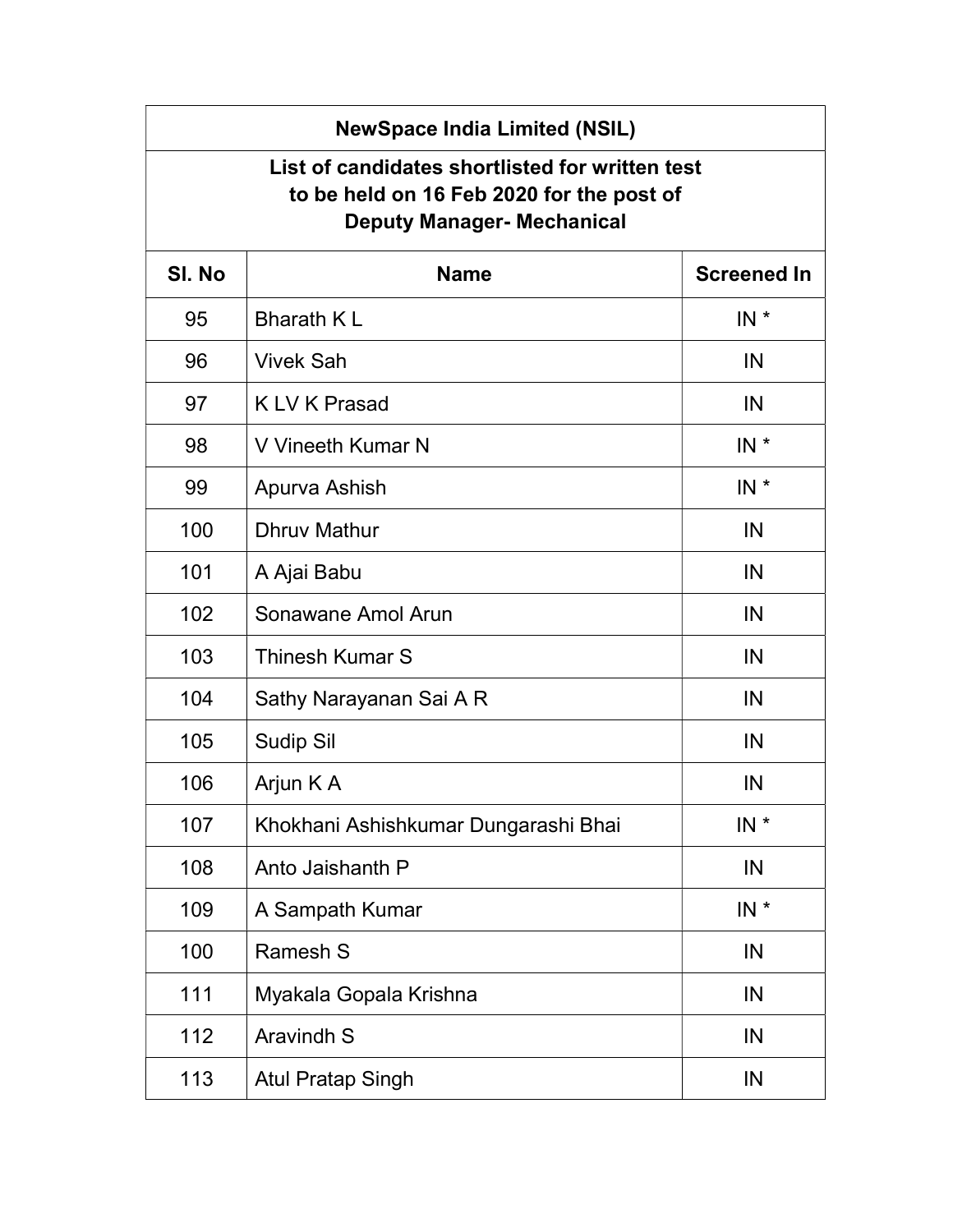| <b>NewSpace India Limited (NSIL)</b><br>List of candidates shortlisted for written test<br>to be held on 16 Feb 2020 for the post of<br><b>Deputy Manager- Mechanical</b> |                                   |                    |
|---------------------------------------------------------------------------------------------------------------------------------------------------------------------------|-----------------------------------|--------------------|
| SI. No                                                                                                                                                                    | <b>Name</b>                       | <b>Screened In</b> |
| 114                                                                                                                                                                       | Deepak Das                        | IN                 |
| 115                                                                                                                                                                       | <b>Chetan Chandrakant Kumbhar</b> | IN                 |
| 116                                                                                                                                                                       | <b>Bharath Sriraman</b>           | $IN^*$             |
| 117                                                                                                                                                                       | Munagala Durgaprasad              | IN                 |
| 118                                                                                                                                                                       | <b>Rupak Chandra</b>              | IN                 |
| 119                                                                                                                                                                       | Pawan Kumar S                     | IN                 |
| 120                                                                                                                                                                       | <b>Nitish Kumar</b>               | IN                 |
| 121                                                                                                                                                                       | Haradeepika Kore                  | $IN^*$             |
| 122                                                                                                                                                                       | Puttapaka Sandeep                 | IN                 |
| 123                                                                                                                                                                       | P Agni Seshan                     | IN                 |
| 124                                                                                                                                                                       | Sumathi V                         | IN                 |
| 125                                                                                                                                                                       | Raj Kumar                         | IN                 |
| 126                                                                                                                                                                       | <b>Kumar Swamy BS</b>             | IN                 |
| 127                                                                                                                                                                       | Parsawar Raja Shekar              | IN                 |
| 128                                                                                                                                                                       | Krishna G Arvind                  | IN                 |
| 129                                                                                                                                                                       | Sakthikumar R                     | $IN^*$             |
| 130                                                                                                                                                                       | <b>Brijendra Singh</b>            | IN                 |
| 131                                                                                                                                                                       | Gulabchand                        | $IN^*$             |
| 132                                                                                                                                                                       | <b>Praveen Kumar</b>              | IN                 |